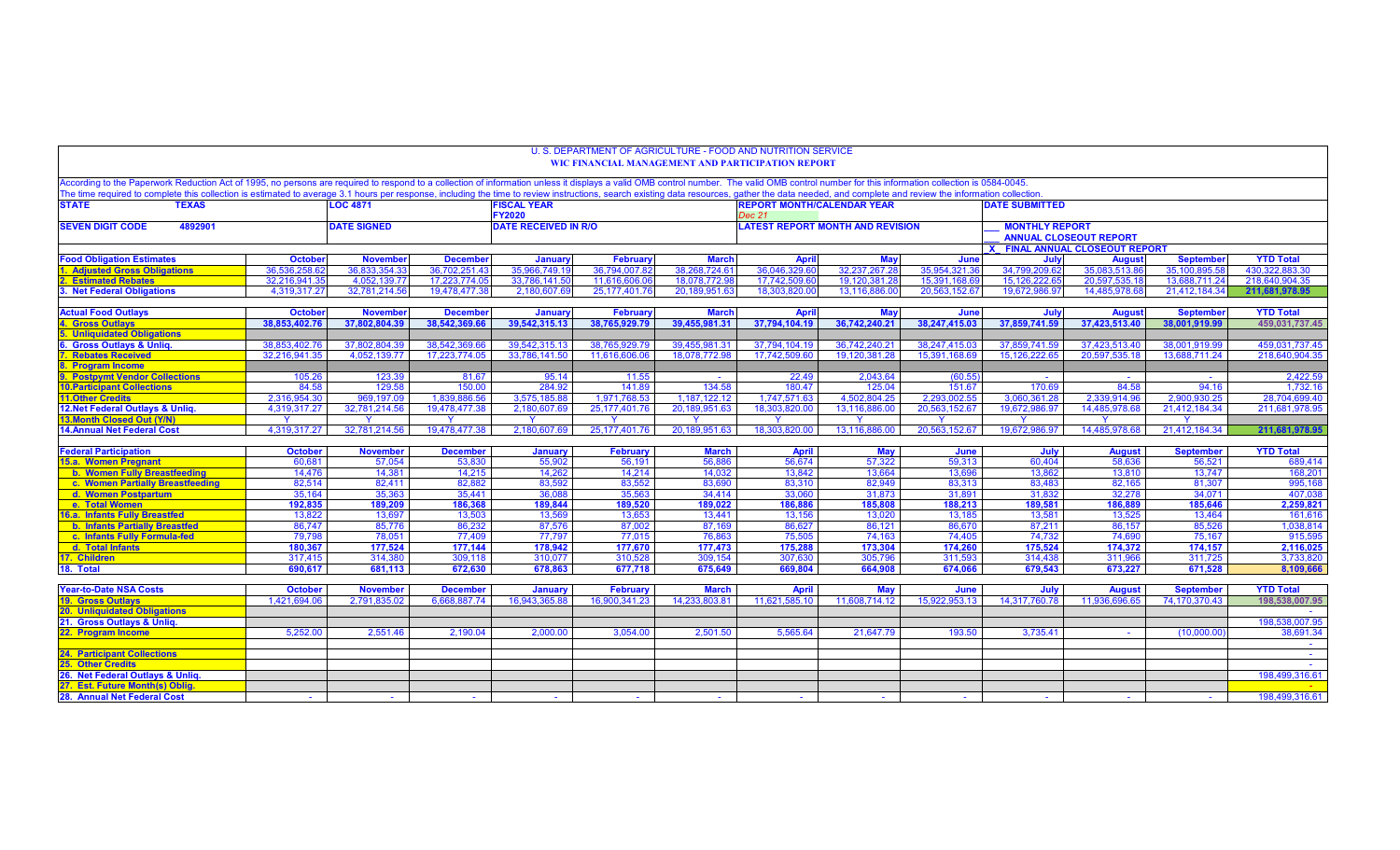٦

|                                                                    | <b>Remember to</b>                                               | <b>COST CATEGORY</b>                                                               |                                        |                                        |  |  |  |  |  |
|--------------------------------------------------------------------|------------------------------------------------------------------|------------------------------------------------------------------------------------|----------------------------------------|----------------------------------------|--|--|--|--|--|
|                                                                    | Enter a Minus SIGN (-)                                           | (A)                                                                                | (B)                                    | (C)                                    |  |  |  |  |  |
| <b>TRANSACTION</b>                                                 | for Negative Numbers                                             | <b>FOOD</b>                                                                        | <b>NSA</b>                             | <b>TOTAL</b>                           |  |  |  |  |  |
| 29. Formula Grant                                                  |                                                                  | 255,837,959.00                                                                     | 223,211,469.00                         | 479,049,428.00                         |  |  |  |  |  |
| 30. Prior Year Spending Options:                                   |                                                                  |                                                                                    |                                        |                                        |  |  |  |  |  |
| a. Spendforward from Prior Year                                    |                                                                  |                                                                                    | 14,847,920.49                          | 14,847,920.49                          |  |  |  |  |  |
| b. Backspend to Prior Year                                         |                                                                  |                                                                                    |                                        | 0.00                                   |  |  |  |  |  |
| 31. Subtotal (29 plus 30)                                          |                                                                  | 255,837,959.00                                                                     | 238,059,389.49                         | 493,897,348.49                         |  |  |  |  |  |
| 32. Annual Net Federal Cost                                        |                                                                  | 211,681,978.95                                                                     | 198,499,316.61                         | 410,181,295.56                         |  |  |  |  |  |
| 33. Balance Before Application of Prepayment                       |                                                                  |                                                                                    |                                        |                                        |  |  |  |  |  |
| Vendor Collections (31 minus 32)                                   |                                                                  | 44, 155, 980.05                                                                    | 39,560,072.88                          | 83,716,052.93                          |  |  |  |  |  |
|                                                                    | 34. Prepayment Vendor Collections Applied to NSA                 | (425, 374.80)                                                                      | 425,374.80                             | 0.00 <sub>1</sub>                      |  |  |  |  |  |
| 35. Balance Before Conversion (33 plus 34)                         |                                                                  | 43,730,605.25                                                                      | 39,985,447.68                          | 83,716,052.93                          |  |  |  |  |  |
| 36. Conversion:                                                    |                                                                  |                                                                                    |                                        |                                        |  |  |  |  |  |
| a.Food to NSA                                                      |                                                                  |                                                                                    |                                        | 0.00                                   |  |  |  |  |  |
| <b>b.NSA to Food</b>                                               |                                                                  |                                                                                    |                                        | 0.00                                   |  |  |  |  |  |
| 37. Balance After Conversion (35 plus 36)                          |                                                                  | 43,730,605.25                                                                      | 39,985,447.68                          | 83,716,052.93                          |  |  |  |  |  |
| 38. Current Year Spending Options:                                 |                                                                  |                                                                                    |                                        |                                        |  |  |  |  |  |
| a.Spendforward to Following Year                                   |                                                                  |                                                                                    | (17, 192, 104.64)                      | (17, 192, 104.64)                      |  |  |  |  |  |
| b. Backspend from Following Year                                   |                                                                  |                                                                                    |                                        | 0.00                                   |  |  |  |  |  |
| 39. Results of Report Year Program                                 |                                                                  |                                                                                    |                                        |                                        |  |  |  |  |  |
| Operations (37 plus 38)                                            |                                                                  | 43,730,605.25                                                                      | 22,793,343.04                          | 66,523,948.29                          |  |  |  |  |  |
| 40. Preliminary Recoveries/Cash Transfers                          |                                                                  |                                                                                    |                                        |                                        |  |  |  |  |  |
| a.Preliminary Recoveries<br><b>b.Cash Transfers In (Out)</b>       |                                                                  | (43, 355, 735.65)                                                                  | (5,000,000.00)                         | (48, 355, 735.65)                      |  |  |  |  |  |
| c. Total Recoveries/Cash Transfers                                 |                                                                  | (374, 869.60)<br>(43,730,605.25)                                                   | (17, 746, 871.57)<br>(22, 746, 871.57) | (18, 121, 741.17)<br>(66, 477, 476.82) |  |  |  |  |  |
| 41. Federal Funds to be Recovered (Restored)                       |                                                                  |                                                                                    |                                        |                                        |  |  |  |  |  |
| (39 plus 40c)                                                      |                                                                  | 0.00                                                                               | 46,471.47                              | 46,471.47                              |  |  |  |  |  |
|                                                                    |                                                                  |                                                                                    |                                        |                                        |  |  |  |  |  |
| <b>Explanatory Notes:</b>                                          |                                                                  |                                                                                    |                                        |                                        |  |  |  |  |  |
| 42. Funds Spent for Breast Pumps                                   |                                                                  | 2,868,048.68                                                                       |                                        | 2,868,048.68                           |  |  |  |  |  |
| 43. Average Migrant Participation (July - June)<br><b>Remarks:</b> |                                                                  |                                                                                    |                                        | 769                                    |  |  |  |  |  |
|                                                                    |                                                                  |                                                                                    |                                        |                                        |  |  |  |  |  |
| <b>Medicaid Reimbursements:</b>                                    |                                                                  | 28,704,699.40                                                                      |                                        |                                        |  |  |  |  |  |
| <b>IAPD Expenditures:</b>                                          |                                                                  | \$8,193,720.76                                                                     |                                        |                                        |  |  |  |  |  |
|                                                                    |                                                                  |                                                                                    |                                        |                                        |  |  |  |  |  |
|                                                                    |                                                                  |                                                                                    |                                        |                                        |  |  |  |  |  |
|                                                                    |                                                                  |                                                                                    |                                        |                                        |  |  |  |  |  |
|                                                                    |                                                                  |                                                                                    |                                        |                                        |  |  |  |  |  |
|                                                                    |                                                                  |                                                                                    |                                        |                                        |  |  |  |  |  |
| <b>Certification:</b>                                              |                                                                  |                                                                                    |                                        |                                        |  |  |  |  |  |
|                                                                    |                                                                  | <b>Typed Name and Title of Certifying Officer</b><br><b>Edgar Curtis, Director</b> |                                        |                                        |  |  |  |  |  |
|                                                                    | I certify to the best of my knowledge and belief that the report | <b>Signature</b>                                                                   |                                        |                                        |  |  |  |  |  |
|                                                                    | is correct and that all outlays and unliquidated obligations are |                                                                                    |                                        |                                        |  |  |  |  |  |
| for the purposes set forth in the award document.                  |                                                                  | <b>Telephone Number</b><br>512-341-4504                                            |                                        |                                        |  |  |  |  |  |
| <b>STAMP/CERTIFY DATE</b>                                          |                                                                  |                                                                                    |                                        | <b>LAST UPDATED ON</b>                 |  |  |  |  |  |
|                                                                    |                                                                  |                                                                                    |                                        |                                        |  |  |  |  |  |